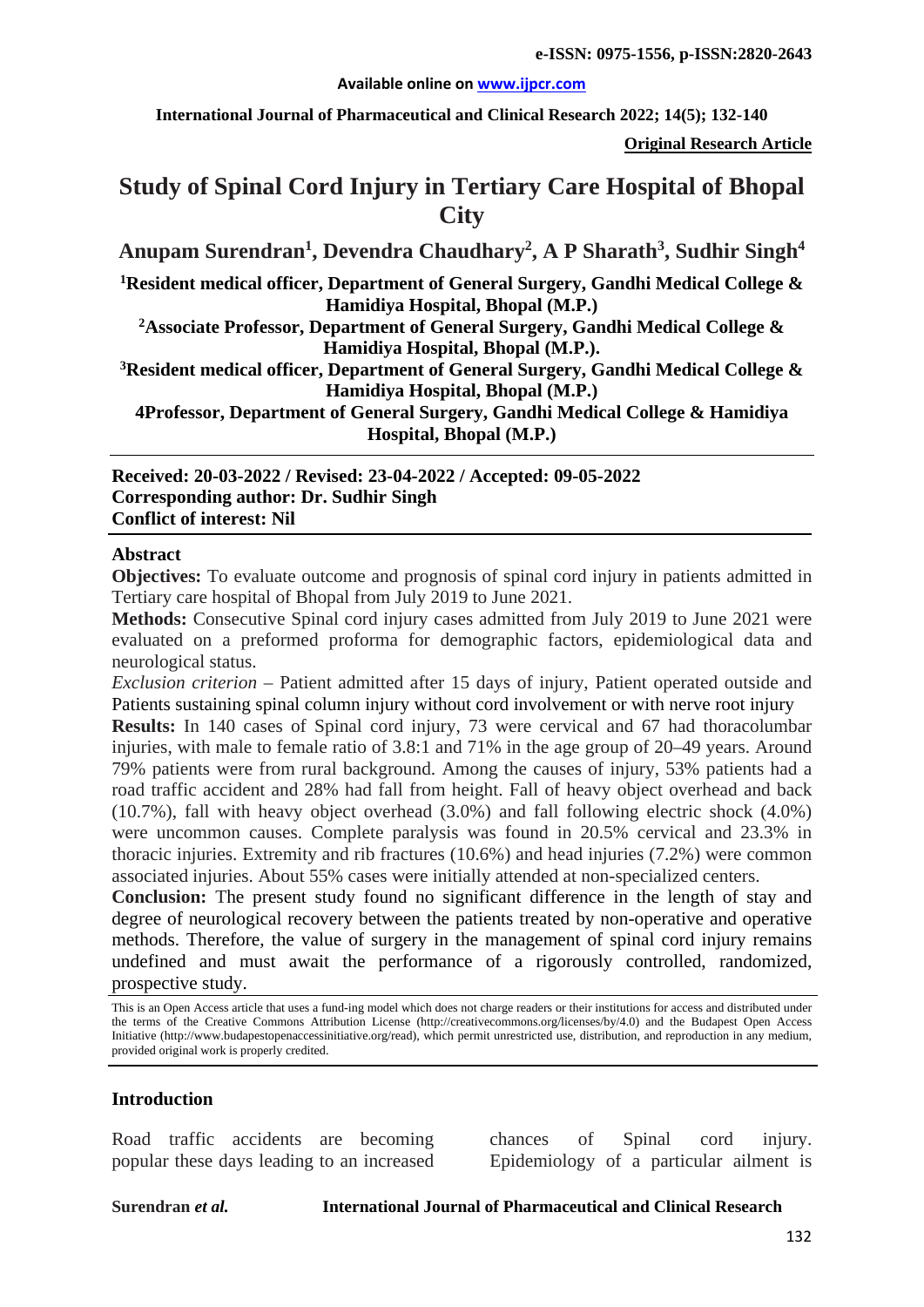connected to social, environmental, cultural and biological issues and thus fluctuates from region to region. Considering this injury it has a close relation with increased risk of morbidity and mortality.[1] The importance of epidemiological studies in planning prevention strategies as well as clinical and community services for persons with spinal cord injury (SCI) is well established. They provide a baseline to monitor the effectiveness of interventions.[2]

Early admission and treatment in case of spinal cord injury becomes crucial for resource allocation and thus should be particularly helpful for developing countries, which have restricted resources.

In various studies the incidence of Spinal cord injury varies from 9.2 to 56.1 per million [3–13], which is influenced by social, economic, geographical, demographic and political characteristics of the region. [2,4,9,10]

However, in spite of its prominence, there are hardly any appropriate epidemiological studies from developing countries. However, there are very insufficient hospital-based Indian pilot demographic studies and evidences from these too has mottled depending on the region and the rural or urban population catered by the hospital. [14]

Because of the intrinsic hitches in carrying out epidemiological studies. Hence this study was conducted to determine the demographic and epidemiological data and neurological status of patients with Spinal cord injury in our institute.

## **Materials and Methods**

This prospective observational study was conducted from July 2019 to June 2021 in the Department of Surgery in our tertiary care hospital. All consecutive cases of Spinal cord injuries admitted in the department were evaluated for neurological status according to the International Standards for Neurological Classification of Spinal Cord Injury, including the American Spinal Injury Association Scale (ASIA).[3] A prestructured proforma was used for evaluation which included demographic parameters such as age, gender, marital status, locality, educational status, income, profession. In the epidemiological variables, mechanism of injury, time of arrival in our unit after injury, mode of transport used during transfer of patient, position of patient during transfer, any previous hospitalization, the type of care provided during initial admission at other health-care facility and associated injuries were noted.

Therapeutic decisions were made according to generally accepted principles<sup>4</sup> rather than to a predetermined protocol.

In general, cervical injuries were treated initially by cervical collar or Cervical traction. Skull tongs was not considered a surgical procedure for the purposes of this study. Operation was considered for patients showing radiological evidence of compromise of the spinal canal or malalignment of the vertebral column or unstable fracture with or without cord compression. For patients with injuries of the thoracic, thoracolumbar or lumbosacral spine initial management was bedrest with postural reduction. Surgical intervention was considered for radiological evidence of spinal canal compromise, failure to achieve reduction and unstable fracture.

## **Results**

Out of 7300 trauma cases admitted in the department during the study period, 140 cases (1.9%) were of Spinal cord injury. Complete paralysis below the injury level was found in 51 and 58 cases in cervical and thoracolumbar injuries, respectively. Out of all 140 cases, 111were males and 29 were females, the male : Female ratio is 3.8:1.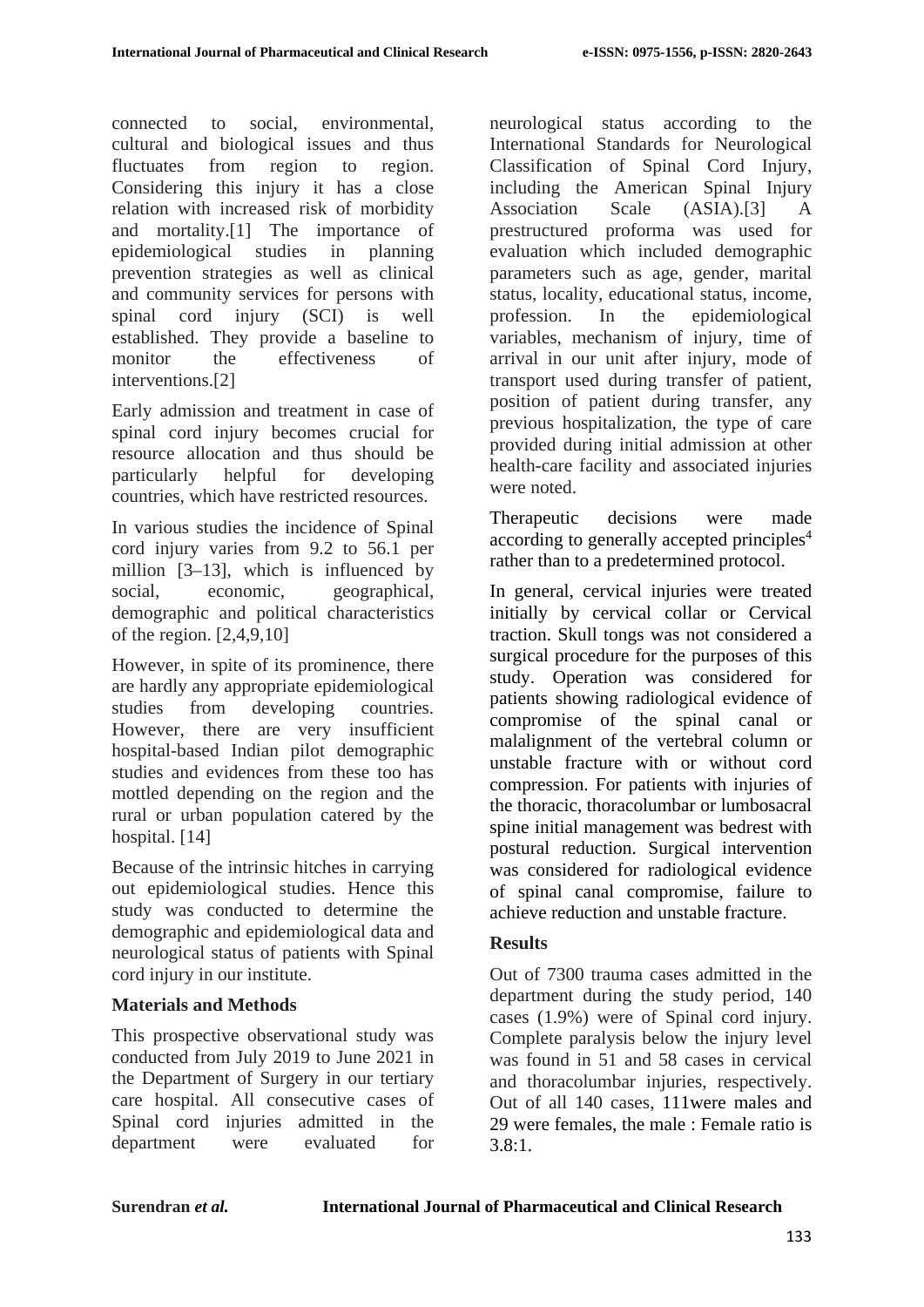| <b>ASIA Grade</b> | <b>Cervical - 73</b> | <b>Thoracolumbar - 67</b> | <b>Total - 140</b> |
|-------------------|----------------------|---------------------------|--------------------|
|                   |                      |                           |                    |
| A                 | 29 (39.7%)           | 35 (52.2%)                | 64 (45.7%)         |
|                   | $7(9.5\%)$           | $6(8.9\%)$                | $13(9.2\%)$        |
|                   | $9(12.3\%)$          | $5(7.4\%)$                | 14 (10%)           |
|                   | 17 (23.2%)           | $10(14.9\%)$              | $27(19.2\%)$       |
| E                 | 11 (15%)             | 11 (16.4%)                | 22 (15.7%)         |

| Table 1 Distribution as per AIS (ASIA Impairment Scale) grade |  |
|---------------------------------------------------------------|--|
|---------------------------------------------------------------|--|

About 52.1% cases had injuries in cervical region and 47.8% cases had injuries in thoracolumbar region. Seventyone percent cases were in the age range of 20–49 years (Table 2).

#### **Table 2 Age distribution in patients with spinal cord injury as compared with percentage distribution in the general population**

| <b>Age Group</b>     | distribution<br>$\mathbf{in}$<br>Age<br>General population (%) | Age distribution among patients<br>with spinal cord injury $(Total - 140)$ |
|----------------------|----------------------------------------------------------------|----------------------------------------------------------------------------|
|                      |                                                                |                                                                            |
| Less than 19 years   | 40.8%                                                          | $18(12.6\%)$                                                               |
| 20 to 49 years       | 37.2 %                                                         | 99(71.1%)                                                                  |
| 50 to 69 years       | 19.5 %                                                         | $20(14.4\%)$                                                               |
| 70 l<br>More<br>than | 2.5 %                                                          | $3(1.9\%)$                                                                 |
| years                |                                                                |                                                                            |

#### **Table 3 Gender distribution in patients with spinal cord injury**

| <b>Age Group</b>   | <b>Total - 140</b>   | Male $-111(79.2\%)$ | Female $-29(20.7%)$ |
|--------------------|----------------------|---------------------|---------------------|
|                    |                      |                     |                     |
| than<br>Less       | $19 \mid 18(12.6\%)$ | $11(69.2\%)$        | $7(30.8\%)$         |
| years              |                      |                     |                     |
| $20$ to 49 years   | 99 (71.1%)           | 82 (83.1%)          | $17(16.9\%)$        |
| 50 to 69 years     | 20 (14.4%)           | $16(80.6\%)$        | $4(19.4\%)$         |
| 70<br>than<br>More | $3(1.9\%)$           | $2(66.6\%)$         | $1(33.3\%)$         |
| years              |                      |                     |                     |

#### **Table 4: Relation between Occupation and incidence of spinal cord injury**

| <b>Type of Job</b>       | <b>Total - 140</b> |
|--------------------------|--------------------|
|                          |                    |
| Laborer                  | 63 (45.1%)         |
| Driver / Delivery Person | $15(10.8\%)$       |
| Office Job               | $10(7.5\%)$        |
| <b>Business</b>          | $9(6.4\%)$         |
| <b>Students</b>          | 11(8%)             |
| House wife               | 23 (16.8%)         |
| Miscellaneous            | $9(6.4\%)$         |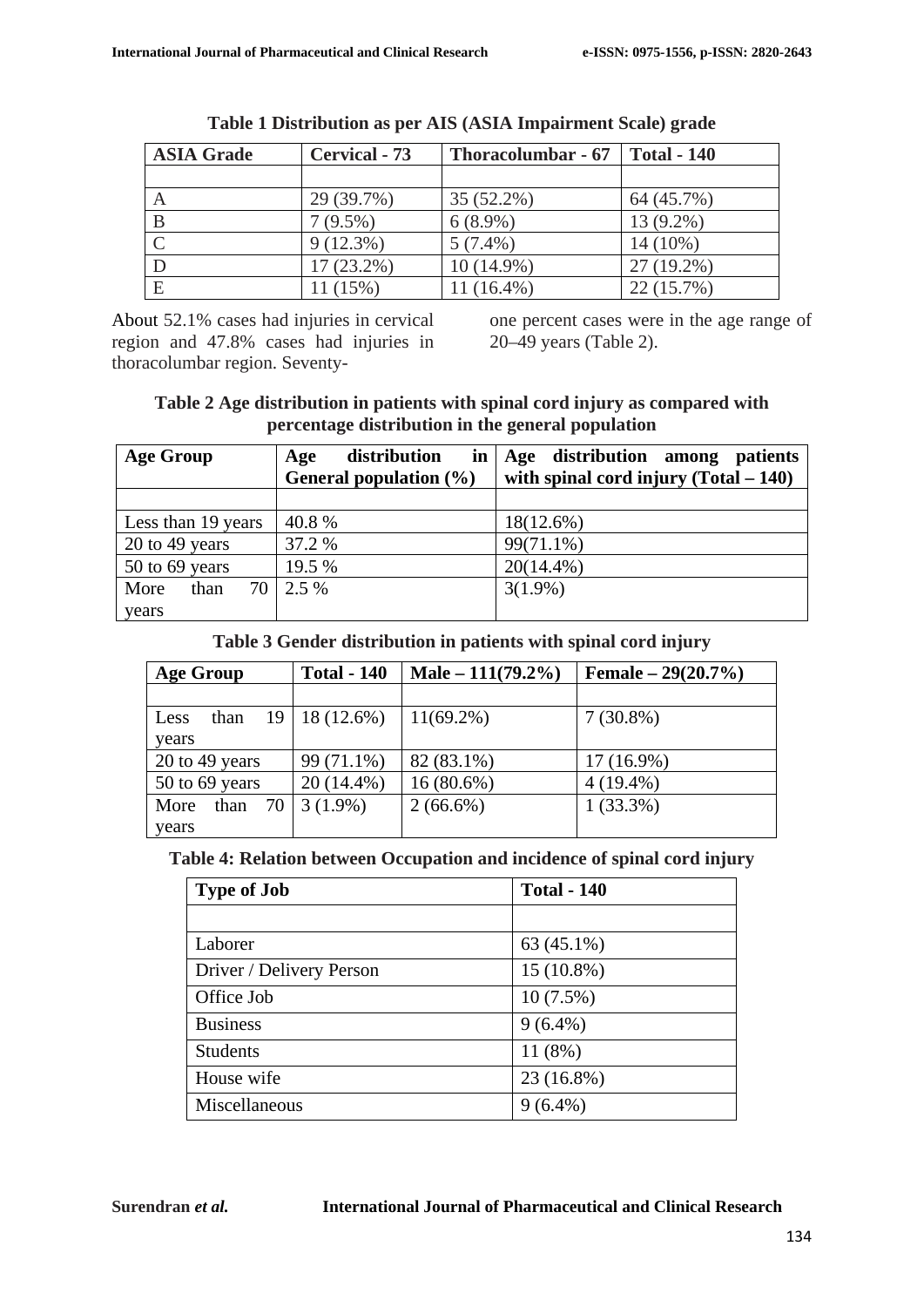| <b>Mechanism of Injury</b> | <b>Total - 140</b> |  |
|----------------------------|--------------------|--|
| Road Traffic Accidents     | 97 (69.4%)         |  |
| Fall from Height           | $26(18.8\%)$       |  |

Fall of heavy object overhead / back  $9(6.5\%)$ Miscellaneous  $8(5.4\%)$ 

## **Table 5: Distribution of patients with spinal cord injury as per mechanism of injury**

### **Table 6: Various associated injuries with spinal cord injury**

| <b>Associated Injury</b>                          | <b>Total</b>    | <b>Cervical</b> | <b>Thoracolumbar</b> |
|---------------------------------------------------|-----------------|-----------------|----------------------|
|                                                   |                 |                 |                      |
| Head<br>Face<br>Injury<br><sub>or</sub><br>injury | 25 (17.8%)      | 17(23.5%)       | 8 (12.7%)            |
| Single<br>Fracture<br>$\qquad \qquad -$           | $24(17.1\%)$    | 12 (17.2%)      | $12(18.2\%)$         |
| Extremity                                         |                 |                 |                      |
| Multiple<br>Fracture<br>$\overline{\phantom{0}}$  | $11(7.8\%)$     | $4(6.2\%)$      | $7(10.4\%)$          |
| Extremities                                       |                 |                 |                      |
| Chest injuries                                    | $11(7.8\%)$     | 2(2.7%)         | $9(13.4\%)$          |
| Abdominal injuries                                | $5(3.5\%)$      | $1(1.3\%)$      | 4(6%)                |
| Total                                             | 76/140 (54.28%) | 36/73(49.31%)   | 40/67(59.7%)         |

#### **Table 7 MRI finding and Management of spinal cord injuries**

| <b>MRI</b> Findings | <b>Cervical SCI</b> |                   | <b>Thoracolumbar SCI</b> |                   |
|---------------------|---------------------|-------------------|--------------------------|-------------------|
| Grade               |                     |                   |                          |                   |
|                     | <b>Number</b>       | <b>Management</b> | <b>Number</b>            | <b>Management</b> |
|                     | $(Total - 73)$      |                   | $(Total - 67)$           |                   |
| Cord                | 36                  | Surgical          | 24                       | Surgical          |
| compression or      |                     | decompression     |                          | decompression     |
| contusion with      |                     | with Fixation     |                          | with Fixation     |
| Unstable            |                     | Plating<br>by     |                          | Pedicle<br>by     |
| Fracture            |                     | and/or Cage       |                          | screw             |
| Cord                | 13                  | Surgical          | 14                       | Surgical          |
| compression         |                     | decompression     |                          | decompression     |
| with stable         |                     | with Fixation     |                          | with Fixation     |
| Fracture            |                     | Plating<br>by     |                          | Pedicle<br>by     |
|                     |                     | and/or Cage       |                          | screw             |
| Cord contusion      | 24                  | Cervical collar   | 29                       | Conservative      |
| without fracture    |                     |                   |                          |                   |

#### **Table 8: Operated and Non-operated Groups**

| <b>Level of Injury</b> | Total | <b>Operated</b> | Non-operated |
|------------------------|-------|-----------------|--------------|
|                        |       |                 |              |
| Cervical               | 73    | 34 (47.4%)      | 39 (52.6%)   |
| Thoracolumbar          | 67    | 26 (38.8%)      | 41 (61.2%)   |
| Total                  | 140   | $60(42.8\%)$    | 80 (57.2%)   |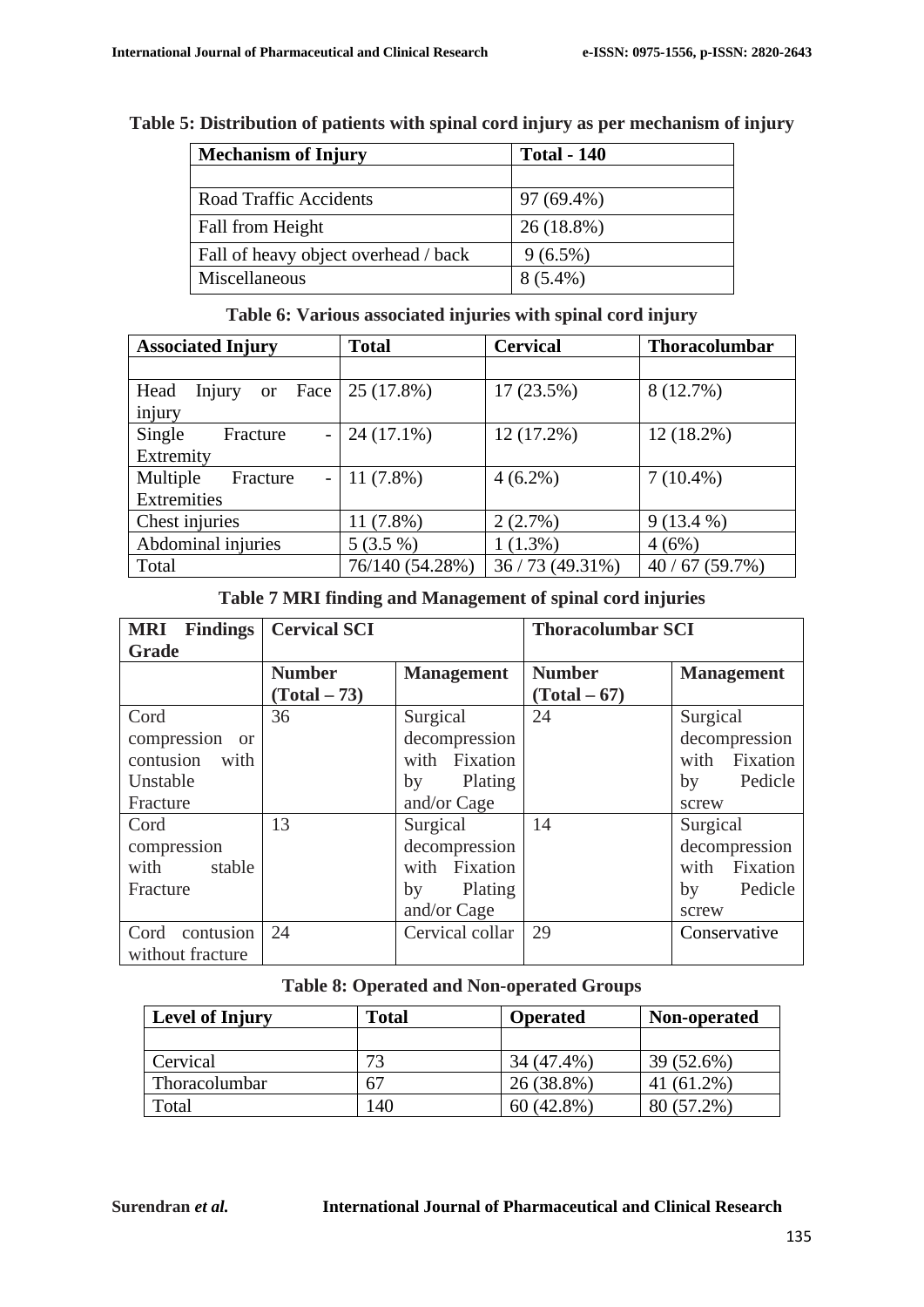| <b>ASIA</b> | Grade<br><b>on</b> | <b>Total Patients</b> | <b>Operated</b> | Non-operated |
|-------------|--------------------|-----------------------|-----------------|--------------|
| admission   |                    |                       |                 |              |
|             |                    |                       |                 |              |
| А           |                    | 64 (45.7%)            | 28 (43.7%)      | 36 (56.3%)   |
| B           |                    | 13 (9.2%)             | 3(23%)          | 10(67%)      |
|             |                    | 14 (10%)              | 4(28.5%)        | 10(71.5%)    |
|             |                    | 27 (19.2%)            | $3(11.1\%)$     | 24 (88.9%)   |
| Ε           |                    | 22 (15.7%)            | 2(9%)           | $20(91\%)$   |
| Total       |                    | 140                   | 60              | 80           |

| Table 9: Relationship between severity of spinal cord injury and surgical or non- |
|-----------------------------------------------------------------------------------|
| surgical treatment done.                                                          |

**Table 10: Frequency of complications in Operated and Non-operated Groups**

| <b>Complications</b> | Total no. | No. in Operated<br>Group | No.<br>Non-<br>in<br>operated Group |
|----------------------|-----------|--------------------------|-------------------------------------|
|                      |           |                          |                                     |
| Respiratory          | 39        | 11 (19.8%)               | 28 (35%)                            |
| Thromboembolic       | 22        | 13 (23.3%)               | $09(11.2\%)$                        |
| Gastrointestinal     | 04        | $02(3.3\%)$              | 02(2.5%)                            |
| Urinary              | 31        | $16(26.6\%)$             | 15 (18.7%)                          |
| Pressure sores       | 52        | 34 (56.6%)               | 18 (22.5%)                          |

**Table 11: Mortality in Operated and Non-operated Groups**

| <b>Time of Death</b> | Total no. | No. in Operated   No. in | Non-operated |
|----------------------|-----------|--------------------------|--------------|
|                      |           | Group                    | Group        |
|                      |           |                          |              |
| In Hospital          |           |                          |              |
| After Discharge      |           |                          |              |
|                      |           |                          |              |
| Total                | 13        | 8                        |              |
|                      |           |                          |              |

In total, 63 laborers (45.19%), 15 drivers/Delivery person (10.8%), 10 persons with office job(7.5%), 9 businessman, 11 students and 23 housewives sustained spinal injury resulting from different mechanisms (Table 3). In all, 97 (69.4%) sustained injuries due to road traffic accident followed by 26 (18.8%) cases due to fall from height. Nine patients (6.5%) sustained trauma following fall of heavy object over head or back while removing mud from dry well for increasing its depth or placing or removing grain bags in storage area.

In all, 76(54.28%) patients sustained different types of associated injuries out of which 24 (17.1%) patients had single fracture, and 11 (7.8%) patients had multiple fractures of extremities. 25 (17.8%) patients sustained head injury / face injury and 11 (7.8%) sustained multiple rib fractures. The associated injuries were more common in patients sustaining Spinal cord injury at thoracolumbar region (Table 5).

Ninety percent of these patients were transported for medical aid in vehicles with proper positioning for SCI. One hundred four patients (55%) were initially admitted to primary health centers or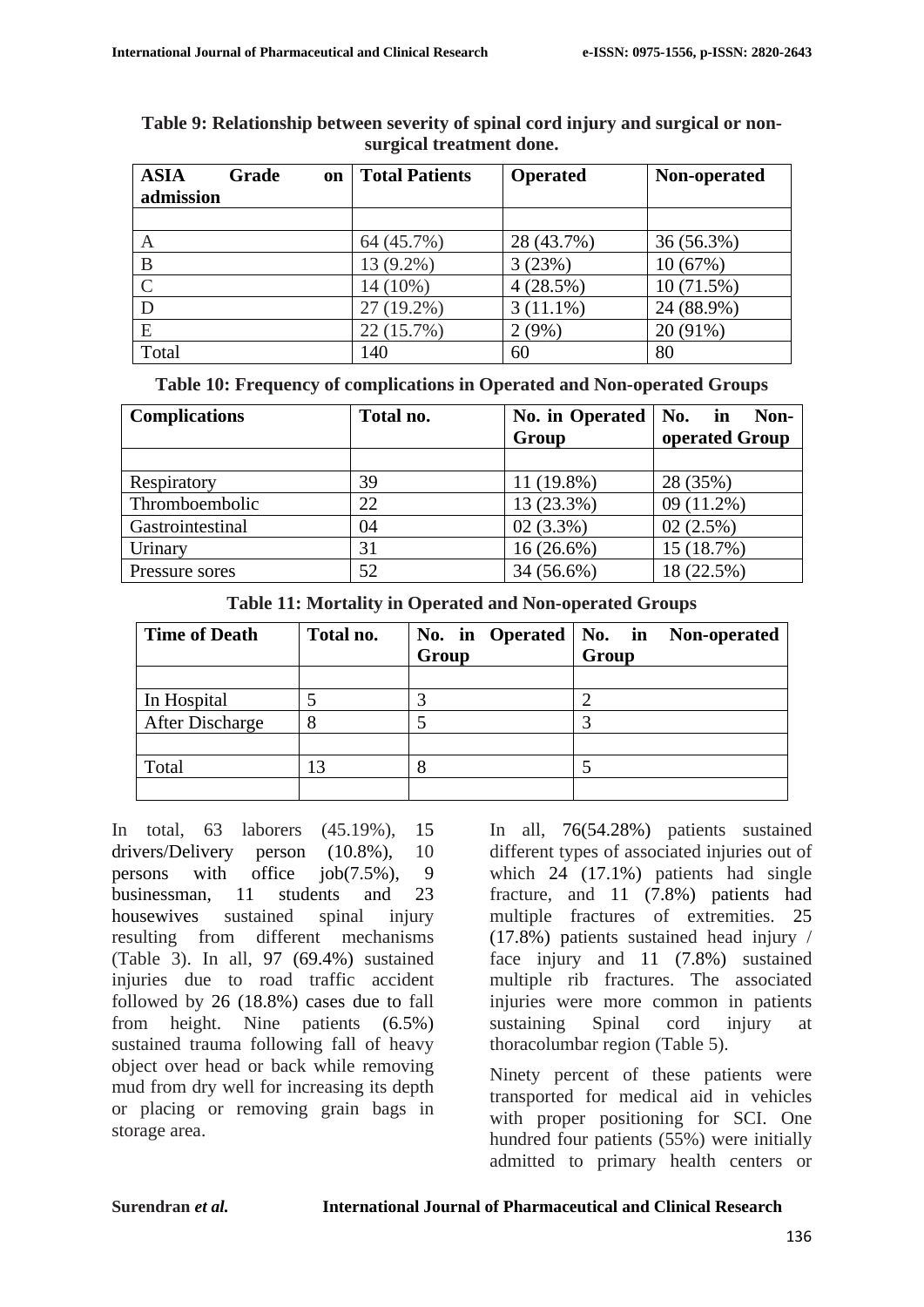private hospitals where specialized services were unavailable.

The relationship between surgical and nonsurgical management and the admission variables, complication rates, mortality rates, length of stay, and neurological recovery are described in the tables 7 to 11. However, each parameter identified is not entirely independent, and the significance of any individual test should be interpreted in the context of these multiple summaries.

Table 8 shows the level of the vertebral column injury and the influence of this variable on selection for surgical treatment. There was a highly significant relationship between level of injury and treatment  $(X2, p<0.001)$ : approximately 47% of patients with cervical injuries had surgery, whereas below this level at least 38% of the patients had surgery. As the site of injury progressed caudally, the proportion of cases undergoing surgical treatment decreased

Table 9 compares the severity of the cord injury at admission in the operated and non-operated groups, according to the ASIA Severity Scale. There was no significant difference in severity of cord injury on admission between the operated and non-operated groups (2-tail T-test, pooled variance estimate,  $p = 0.79$ . In both treatment groups approximately 35% of patients sustained complete cord injuries and 65% had incomplete injuries.

The primary indication for surgery in the operated patients is shown in Table 7. When the principal indication for surgery was examined in relationship to the severity of the spinal cord injury there was no significant difference between complete and incomplete injuries  $(X2, p = 0.13)$ .

Five categories of complications were analyzed (Table 10). A respiratory complication was defined as one episode of atelectasis, pneumonia, aspiration pneumonitis or severe respiratory insufficiency. A thrombo-embolic

complication was one episode of either ilio-femoral thrombosis or pulmonary embolism.

Complications affecting the gastrointestinal tract were either stress ulceration leading to clinically observed gastrointestinal haemorrhage or prolonged paralytic ileus. Genito-urinary complications tabulated included only acute infectious episodes, bacteruria associated with pyrexia, pyelonephritis or acute epididymo-orchitis. Pressure sores were recorded by anatomic location and depth and four grades were coded: cutaneous erythema only, partial thickness skin loss, full thickness skin loss extending down to, but not involving the subcutaneous tissues, and subcutaneous soft tissue loss exposing underlying bone. Pressure sores were the most common complication, affecting 37% patients. Respiratory complications affected 25.5% of patients and thrombo-embolic events 17.3%. Of the five categories only thrombo-embolic complications were found to show a significant difference (X2,  $p = 0.018$ ) related to operative treatment, occurring more than twice as frequently in the operated patients as in the nonoperated (22.9% and 9.9%, respectively).

The mortality rates and the time of the deaths are summarized in Table 11. A total of 13 patients died during the study period for an overall mortality rate of 10.1%. There were 5 deaths in the non-operated group  $(13.0\%)$  as opposed to 8  $(13.5\%)$  in the operated group, an insignificant difference.

Mean lengths of hospital stay for patients surviving to first discharge (excluding the 5 deaths during the first admission) were 51.3 days and 45.9 days for the operated and non-operated groups respectively, which were not significantly different  $(2$ tailed T-test, pooled variance estimate,  $p =$ 0.28). Neurological recovery was analyzed only in patients surviving to full follow-up, and thus the 13 patients who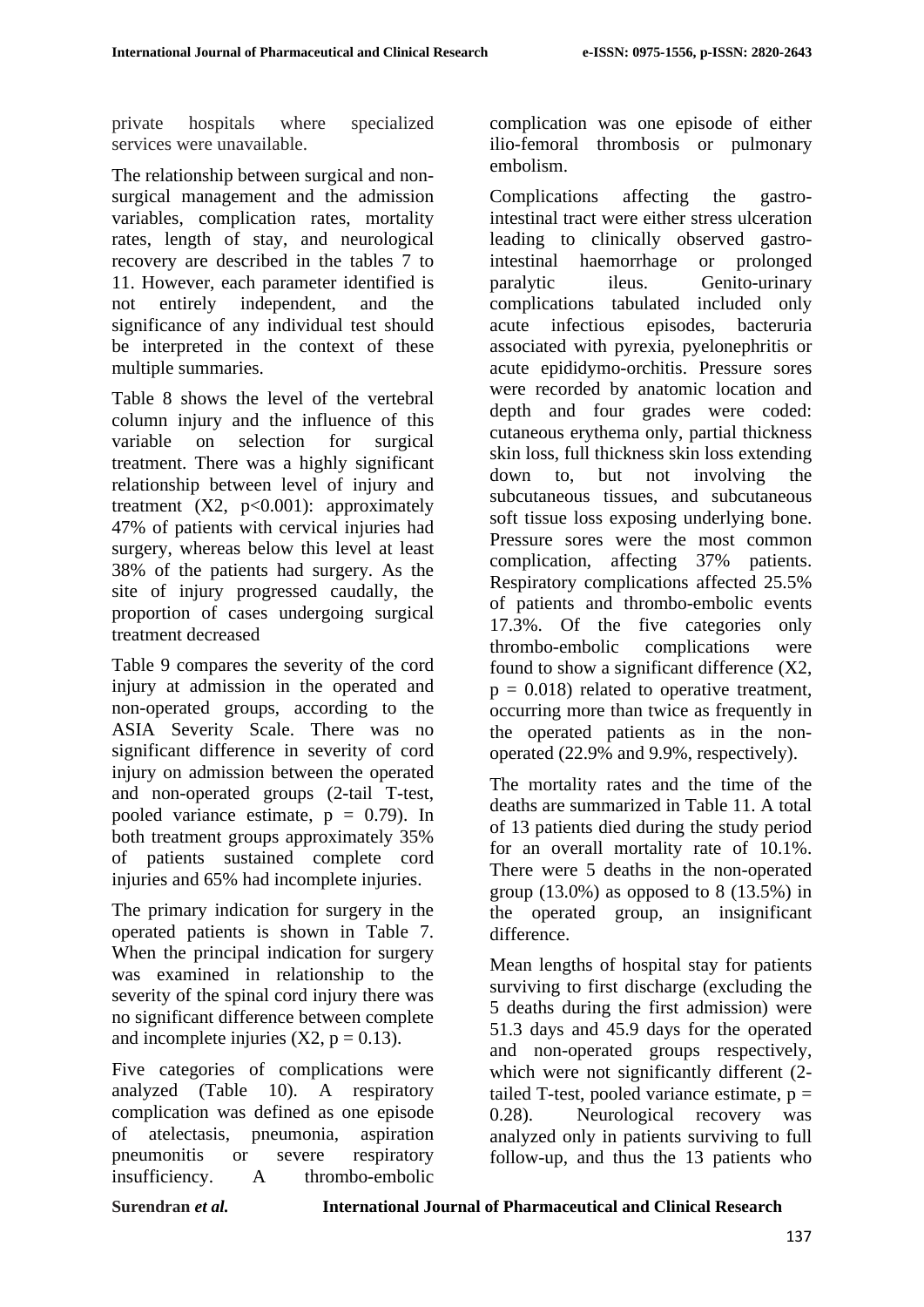died before full follow-up, and the further 8 patients lost to follow-up, who did not meet the six month criteria, were excluded. For both the operated and non-operated groups there was an improvement in neurological function.

Neurological recovery was significantly affected by the severity of the cord injury and the combined trauma burden. Improved recovery was related to decreasing severity of cord injury.

## **Discussion:**

The knowledge of the epidemiology of Spinal cord injury is important for planning and developing resources to provide adequate treatment and rehabilitation, as it has significant personal, bio-psychological impact and socio-economic consequences. [5]

The male to female ratio varied from 1.6:1 to 13.5:1 in different studies. [5–14,16–18] We found that males were four times (3.8:1) more prone for Spinal cord injury when compared with females. This could be due to the fact that in most families, males are primary earning member of the family and hence get exposed to greater risk. Seventy-one percent were in the age range of 20–49 years which is in accordance with previous studies.[5,8– 11,14,16,17] Uneducated laborer, drivers, delivery personal were more prone for SCI. RTA was major cause of Spinal cord injury. We observed that in rural area the parapets on the roof of houses and side wall of stairs are either of low height or completely lacking making them a source of fall. Fall from tree is another major cause of injury in rural settings [6,14,17]. Most of the children in rural area climb trees for playing and sustain injury during jumps or accidental fall.

In rural areas the wells require regular digging and repair. During these activities, accidental fall in well or fall of heavy object or mud over head or back results in Spinal cord injury. Fall of grain bags while stocking or taking out from storing places

is also a common cause for fall of heavy object on back.

RTA is commonest cause of Spinal cord injury in developed countries ranging from 35.0 to 77.4% of total injuries. [7,8,10– 12,14,18] In our study 97 (69.4%) cases sustained injury following RTA.

The incidence of head injuries in cervical region was 52.1% cases and incidence of injuries in thoracolumbar region was 47.8% , it is comparable to the incidence as reported by Martin et al and Mathur etal [9,18] in the ratio of 51.2:48.8.

The incidence of complete tetraplegia and paraplegia (AIS A) in different studies varies from 4.8 to 50.6% and 16.0 to 85.1%, respectively. [1,3–5,7,9–14,16] We found 39.7% of cervical and 52.2% cases of thoracolumbar injuries belong to AIS A.

The incidence of associated injuries in other studies varies from 21.4 to 52.0%., [10,18]. Head injuries were more commonly associated with cervical injuries while chest and abdomen injuries were more commonly associated with thoracolumbar spinal cord injuries. During early management, such patients are immobilized with splint or skeletal traction, thus making patients more prone to develop pressures sores. The delay in recovery from head injuries usually results in chest complications and pressure sore development. Chest injuries also increases the risk of pressure sores and chest infection.

Placement of urinary catheter and daily evacuation of bowel is essential in management of SCI patients. In our series, a total of 55% patients were initially attended by centers where specialized services were not available, but most of the patients were properly immobilized / splinted during transport.

In the present report, patients were not randomly assigned to treatment groups. However, objective data collection and statistical techniques were used which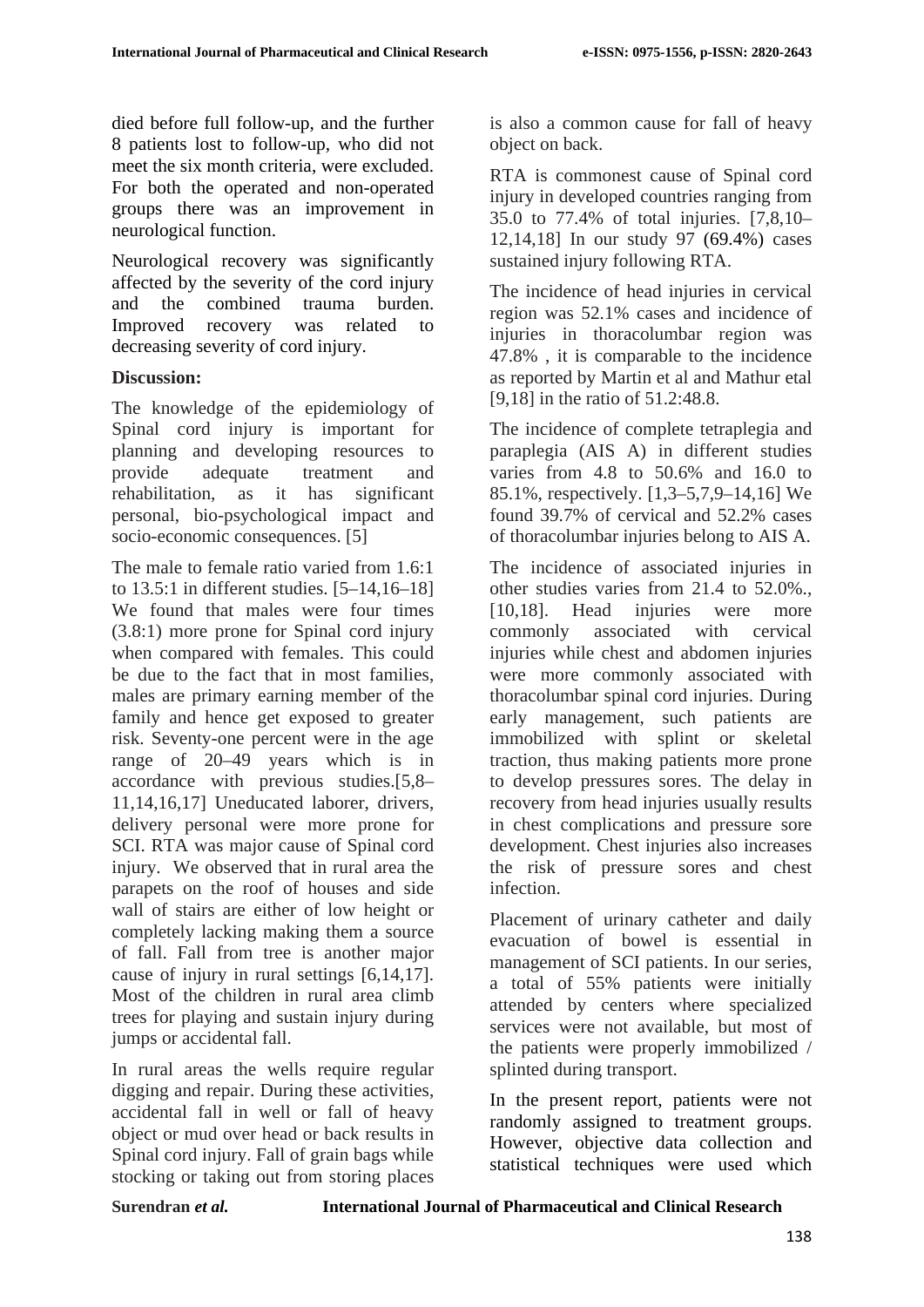partly compensate for this lack of randomization.

The more extensive injuries were more likely to result in surgical treatment, with about 45% cases undergoing surgery. The high frequency of surgical management of these cases suggests that the surgeons considered such injuries unstable or difficult to reduce or to maintain in reduction non-operatively, or they identified associated compression of the cord or nerve roots which required surgical relief either as the primary treatment or after non-operative methods had been tried unsuccessfully

Study of the effect of the treatment regime on the complication rates indicates that surgery does no significantly affect the complications, and this is in agreement with the report of Ahn et al. [11]

The low hospital mortality rate (3.5%) in the operated group indicates that surgery does not endanger survival in spinal cord injured patients. Indeed 4 of the 5 hospital deaths in the non-operative group occurred in cervical injuries, and these were from respiratory failure.

In contrast to other reports [11,12] which found that surgery reduced the length of hospitalization, the present study found no significant difference in the length of stay for those patients undergoing operation. There was no significant difference in the degree of neurological recovery between the two treatment groups when assessed by the percent change method: the mean percent improvement was 32.8% for the operated patients and 34.8% for the nonoperated patients.

Therefore, the value of surgery in the management of spinal cord injury remains undefined and must await the performance of a rigorously controlled, randomized, prospective study. [20]

## **References:**

1. Biering-Sørensen F, Pedersen V, Clausen S. Epidemiology of spinal cord lesions in Denmark. Paraplegia 1990; 28: 115–118.

- 2. Parsons KC, Lammertse DP. Rehabilitation in spinal cord disorders. Epidemiology, prevention, and system of care of spinal cord disorders. Arch Phys Med Rehabil 1991; 72: S293– S294.
- 3. Kirshblum SC, Burns SP, Biering-Sorensen F, Donovan W, Graves DE, Jha A et al. International standards for neurological classification of spinal cord injury. (revised 2011). J Spinal Cord Med 2011; 34: 535–546.
- 4. Ahn JH, Ragnarsson KT, Gordon WA et al. Current trends in stabilizing high thoracic and thoracolumbar spinal fractures. Arch Phys Med Rehab 1984; 65: 366-369.
- 5. Hoque MF, Grangeon C, Reed K. Spinal cord lesions in Bangladesh: an epidemiological study 1994-1995. Spinal Cord 1999; 37: 858–861.
- 6. Karamehmetoğlu ŞS, Űnal Ş, Karacan I˙, Yílmaz H, Togay HŞ, Ertekin M et al. Traumatic spinal cord injuries in Istanbul, Turkey. An epidemiological study. Paraplegia 1995; 33: 469–471.
- 7. Chen HY, Chiu WT, Chen SS, Lee LS, Hung CI, Hung CL et al. A nationwide epidemiological study of spinal cord injuries in Taiwan from July 1992 to June 1996. Neurol Res 1997; 19: 617– 622.
- 8. Otom AS, Doughan AM, Kawar JS, Hattar EZ. Traumatic spinal cord injuries in Jordan. An epidemiological study. Spinal Cord 1997; 35: 253–255.
- 9. Karamehmetoğlu ŞS, Nas K, Karacan I˙, Sarac AJ, Koyuncu H, Ataoğlu S et al. Traumatic spinal cord injuries in Southeast Turkey: An epidemiological study. Spinal Cord 1997; 35: 531–533.
- 10. Karacan I˙, Koyuncu H, Pekel Ö, Sümbüloğlu G, Kırnap M, Dursun H et al. Traumatic spinal cord injuries in Turkey: A nation-wide epidemiological study. Spinal Cord 2000; 38: 697–701.
- 11. Rowed D. Value of somatosensory evoked potentials for prognosis in

**Surendran** *et al.* **International Journal of Pharmaceutical and Clinical Research**